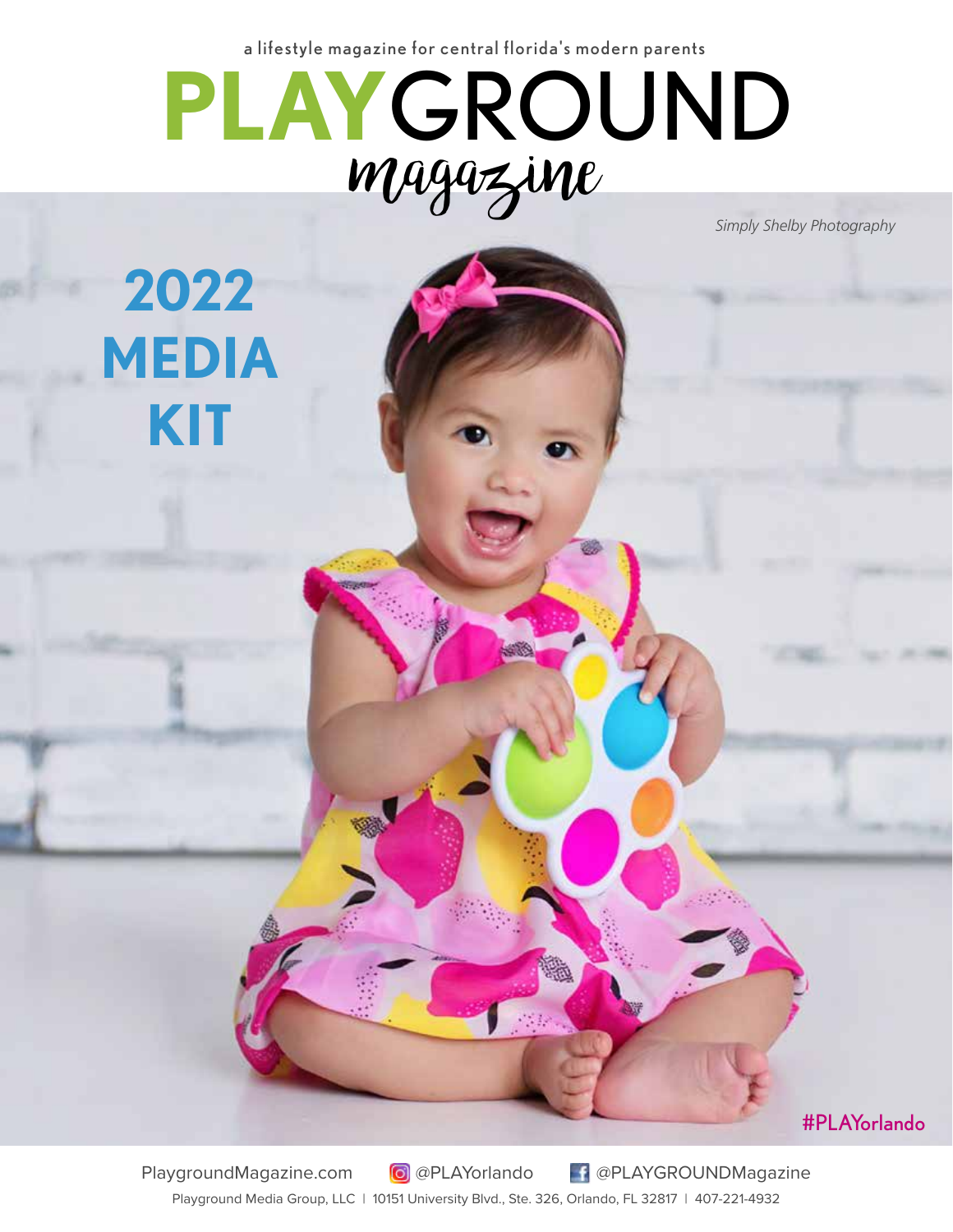## **PLAY**GROUND 5 Reasons to Advertise With Us



## **QUALITY CONTENT.**

We deliver high quality content focused on modern parenting perspectives, healthy living and a playful lifestyle for Central Florida parents with children up to age 12.

# **2** BRAND IDENTITY.

During our 14 years of publishing, we have created a trusted lifestyle brand through premium design and content. Our readers trust that we will publish only the best articles and partner with the best advertisers in the community.

## 3 **ENGAGED, QUALIFIED AUDIENCE.**

Competition for our readers' attention is fierce. We don't just spray our audience with noise; we publish curated content about relevant parenting topics. Our readers are loyal and include Central Florida's most affluent parents.

## 4 **COMPETITIVE RATES.**

We have created advertising opportunities that are attainable for small, locally-owned businesses as well as full campaign packages for large corporations. Scalable options ensure your brand message gets in front of Central Florida's parents.

## 5 **FULLY INTEGRATED PRINT AND DIGITAL OPPORTUNITIES.**

We offer advertising packages that include sponsored content (print and online), e-mail advertising, social media campaigns and more.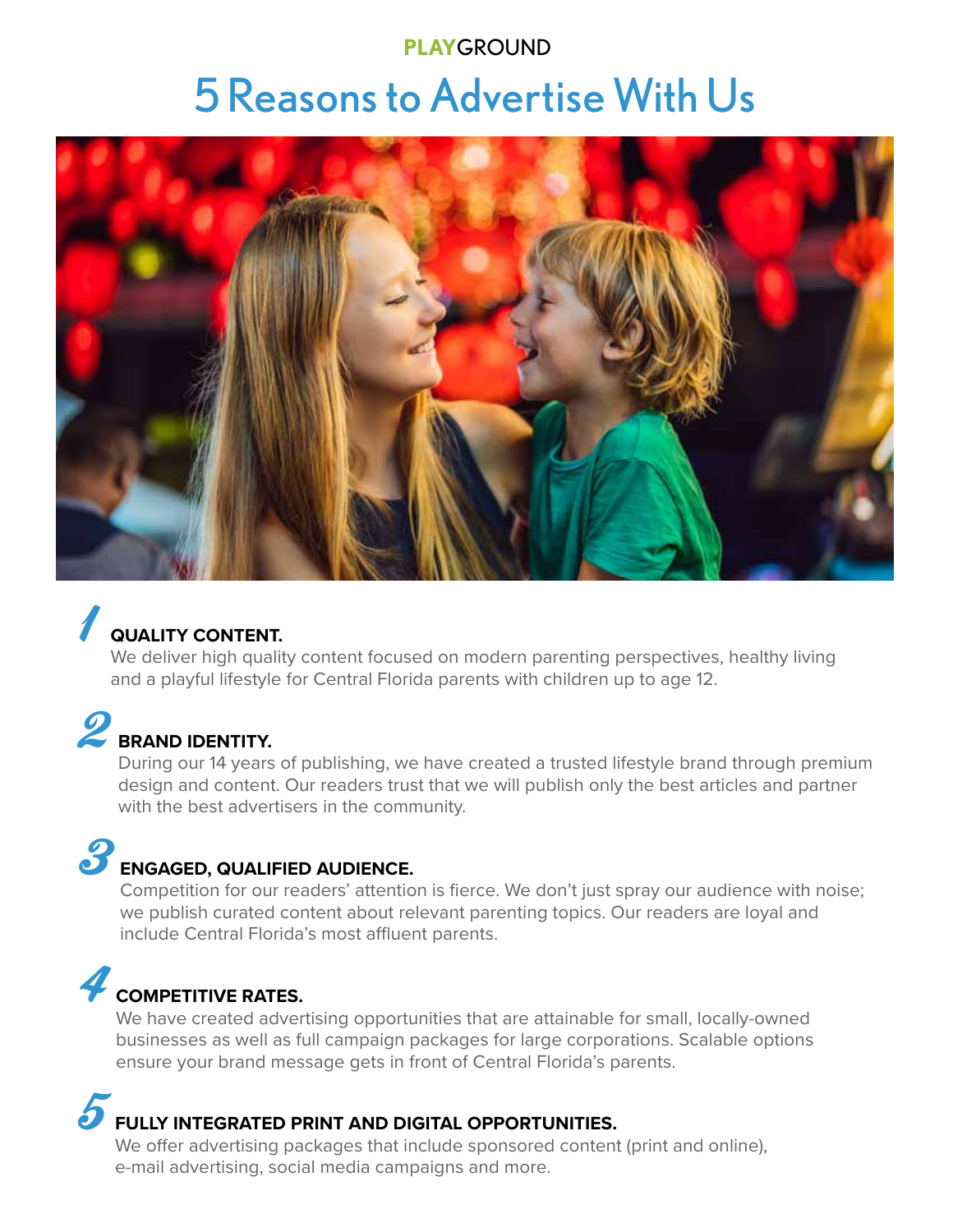## Readership & Distribution **PLAY**GROUND

We position ourselves to reach and relate to Central Florida's modern and affluent families.



PLAYGROUND Magazine is a free publication that is distributed by mail and through controlled distribution. Subscriptions are mailed directly to Central Florida's most affluent neighborhoods. Issues are also strategically distributed to high-traffic locations throughout the area. In addition, we provide our advertisers with complimentary issues to share with their customers.

### **TARGET DEMOGRAPHIC**

- **• Modern & active parents with disposable income**
- **Age range: 26-48**
- **Household income exceeds \$125K**
- **• Homeowners in Orange, Seminole and Osceola counties**
- **• Growing families with at least one child age 12 or under**

### **CIRCULATION**

- **• Frequency: Bimonthly (6 times per year)**
- **Circulation: 10k-12k copies per issue**
- **• Editorial Ratio: approx. 60% editorial, 40% advertising**
- **• Readership: approx. 30k per issue (includes print and digital issue distribution)**
- **• Home Delivery: 2,500 per issue, mailed to subscribers**

### **DISTRIBUTION**

- **• Subscriptions 25%**
- **• Controlled Distributions 70%** Free distribution at strategic locations in Orange, Seminole and Osceola Counties, such as children's boutiques and salons, private schools, upscale grocery stores, doctors' offices, book stores, libraries, entertainment centers and more Distribution Breakdown by County:
- Orange County: 60%
- Seminole County: 30%
- Osceola County: 10%
- **• Exclusive Events & Marketing 5%** Charity event gift bags, kids fashion shows and community events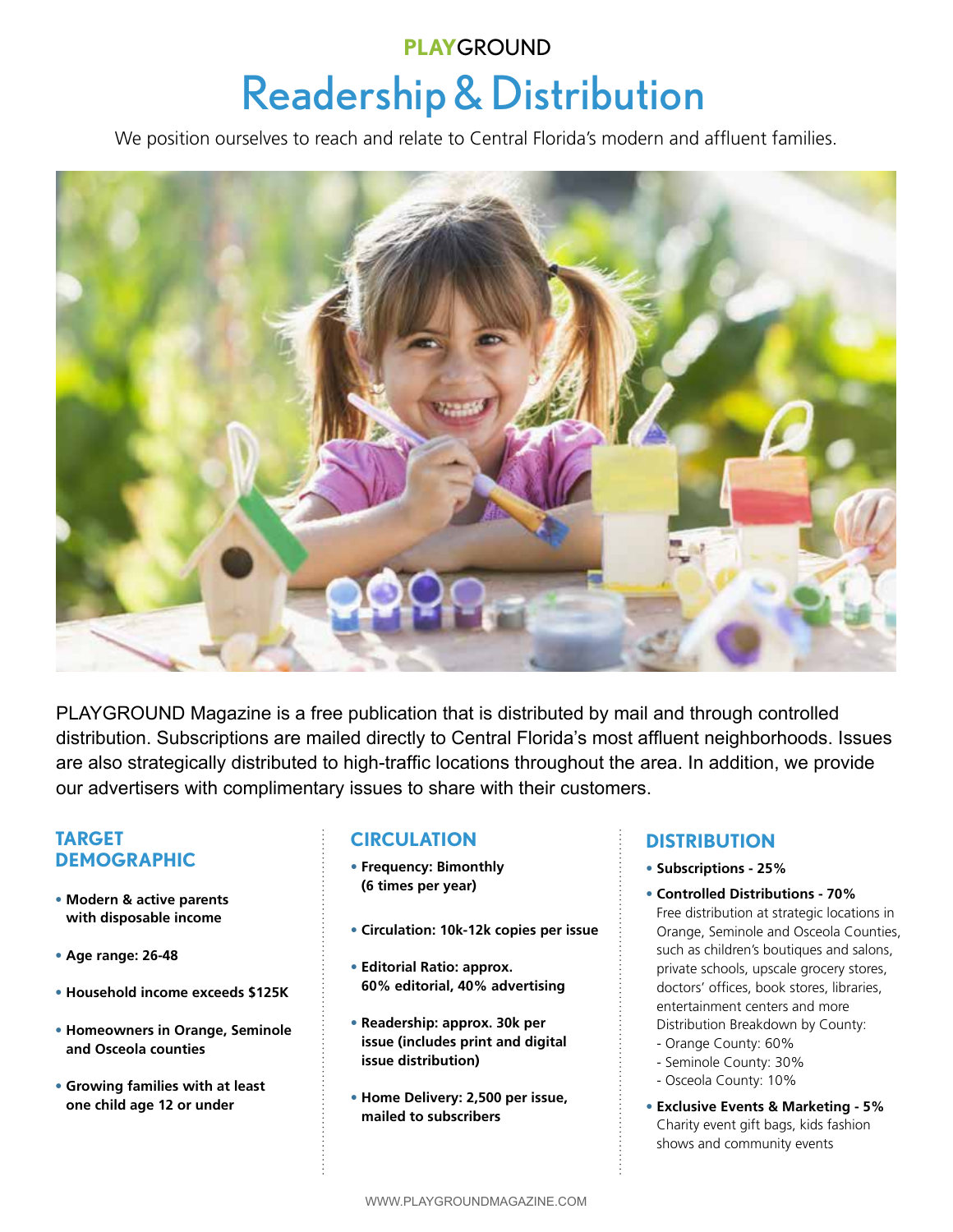### **PLAY**GROUND

# Print Advertising Rates & Schedule



| <b>DISPLAY RATES</b>        | 6x      | 5x      | 4x      | 3x      | 2x      | 1x      |
|-----------------------------|---------|---------|---------|---------|---------|---------|
| Full Page                   | \$1,450 | \$1,550 | \$1,650 | \$1,750 | \$1,850 | \$1,950 |
| 1/2 Page                    | \$850   | \$925   | \$1,000 | \$1,075 | \$1,125 | \$1,250 |
| $1/4$ page                  | \$475   | \$525   | \$575   | \$625   | \$675   | \$725   |
| <b>PREMIUM POSITIONS 6x</b> |         | 5x      | 4x      | 3x      | 2x      | 1x      |
| <b>Back Cover</b>           | \$2,000 | \$2,100 | \$2,200 | \$2,300 | \$2,400 | \$2,500 |
| <b>Inside Front Cover</b>   | \$1,850 | \$1,950 | \$2,050 | \$2,150 | \$2,250 | \$2,350 |
| Inside Back Cover           | \$1,650 | \$1,750 | \$1,850 | \$1,950 | \$2,050 | \$2,150 |

#### **SPECIAL ADVERTISING SECTIONS**

#### **Locally-Owned, Playground Approved \$200**

 • This section provides space for business card-sized ads to locally-owned businesses. Artwork provided by the advertiser.

#### **Guides \$150**

 • Each print issue has a themed Guide section that includes a photo, logo and 60-word description of your business. All content is supplied by the advertiser. An online version of the Guide is posted on our website for one year.

#### **See/Saw \$900**

 • This section is a full page of photos (5 to 8) and a 50-word description of your business or event. These spots are limited and require editorial approval. Photos and description are provided by the advertiser. Offered to current print advertisers who have an ad in that issue.

#### **Feature Article (Sponsored Content) \$900**

 • A one-page article on a locally-owned business that runs in print and as an online article. We write the article and take a professional photo for the page.

#### **EDITORIAL CALENDAR**

#### **FEBRUARY/MARCH 2022**

*The Health Issue*  Special Advertising Section: Pediatrics Guide

#### **APRIL/MAY 2022**

*The Baby Issue* Special Advertising Section: Camp Guide

#### **JUNE/JULY 2022**

*The Travel Issue*  Special Advertising Section: Party Guide

#### **AUGUST/SEPTEMBER 2022**

*The Education Issue* Special Advertising Section: Enrichment Guide

#### **OCTOBER/NOVEMBER 2022**

#### *The Culture Issue* Special Advertising Section: Photography Guide

#### **DECEMBER/JANUARY 2022-23**

*The Family Favorite Awards Issue*  Special Advertising Section: Private School Guide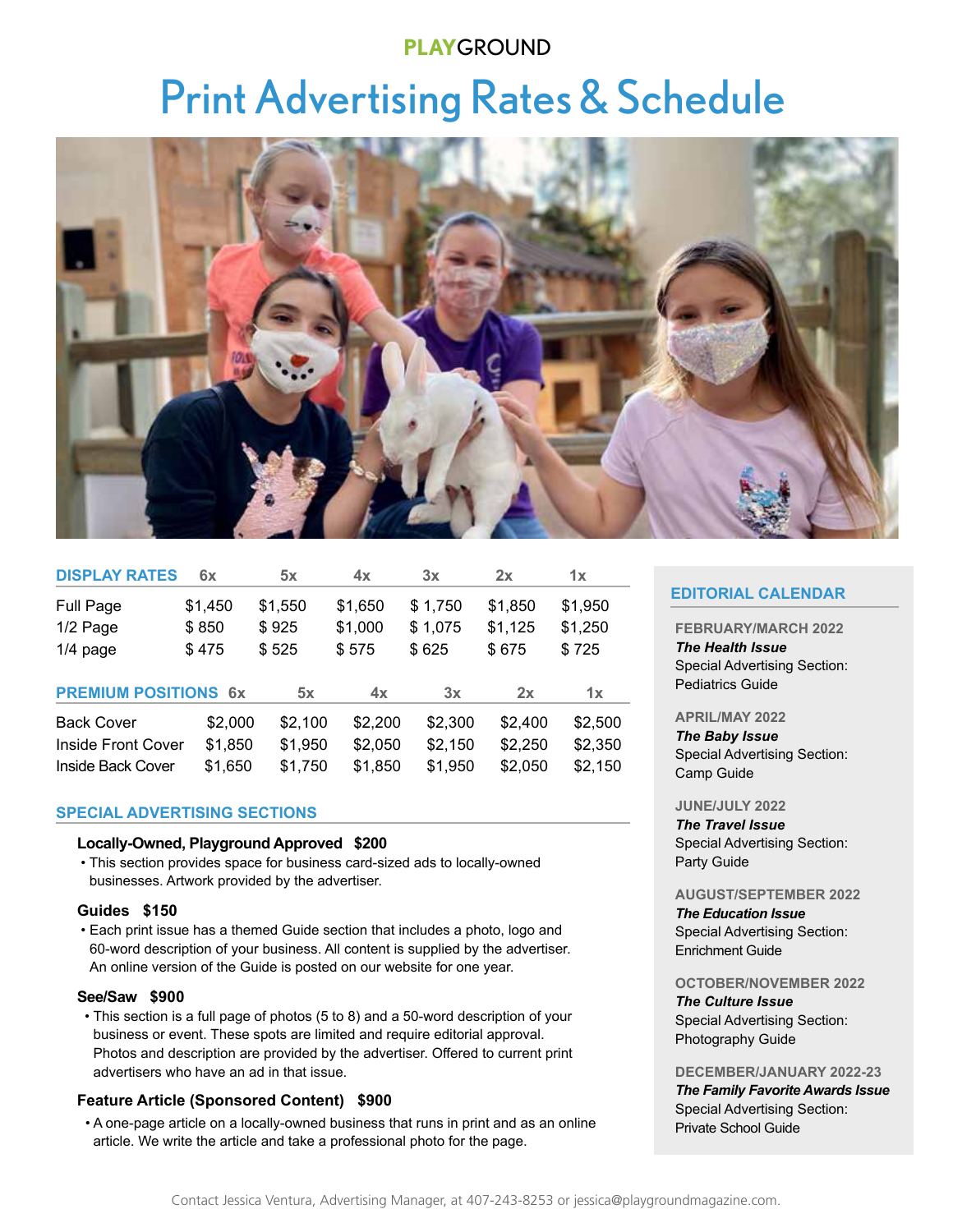## **Print Ad Artwork Specs PLAY**GROUND

We make you look good! Follow these guidelines for artwork submission. We can provide graphic design services at \$45/hour.



### **IMPORTANT PRINT AD DEADLINES**

| <b>ISSUE</b>    | <b>SPACE</b> | <b>ARTWORK</b> | <b>PUB DATE</b> |
|-----------------|--------------|----------------|-----------------|
| Feb/Mar 2021    | Jan. 4       | Jan. 7         | Feb. 1          |
| Apr/May 2021    | Feb. 25      | Mar. 4         | Apr. 1          |
| Jun/Jul 2021    | Apr. 27      | May 4          | Jun. 1          |
| Aug/Sep 2021    | Jun. 27      | Jul. 5         | Aug. 1          |
| Oct/Nov 2021    | Aug. 26      | Sep. 2         | Sep. 30         |
| Dec/Jan 2021-22 | Oct. 27      | Nov. 3         | Dec. 1          |

## **SUBMITTING ARTWORK**

- **•** Final approved artwork must be e-mailed to alicia@playgroundmagazine.com.
- **•** We prefer that all ads be submitted in **PDF format.**  PDFs should be distilled with no color management and all fonts embedded. We can also accept JPEG, TIFF and EPS file types. All TIFF and EPS files should be flattened with fonts converted to outlines.
- **•** The magazine is produced using CMYK 4-color process. **No PMS or spot colors.**
- **•** All artwork must be actual size at 300 dpi.
- **•** Some color variance is usual and should be expected.

### **MAGAZINE SPECS**

**Size:** 8.375" x 10.875" **Ink:** Four-color process printing (No PMS color) **Binding:** Saddle stitch **Paper:** 70# endurance silk text, self cover



**HALF PAGE (HORIZONTAL)** 7.875" x 5" No Bleed

**LOCALLY-OWNED AD** 3.5" x 2" No Bleed

#### **GUIDE AD** Logo: 2" wide x 1.5" high Photo: 2.175" wide x 2" high Description: 60 words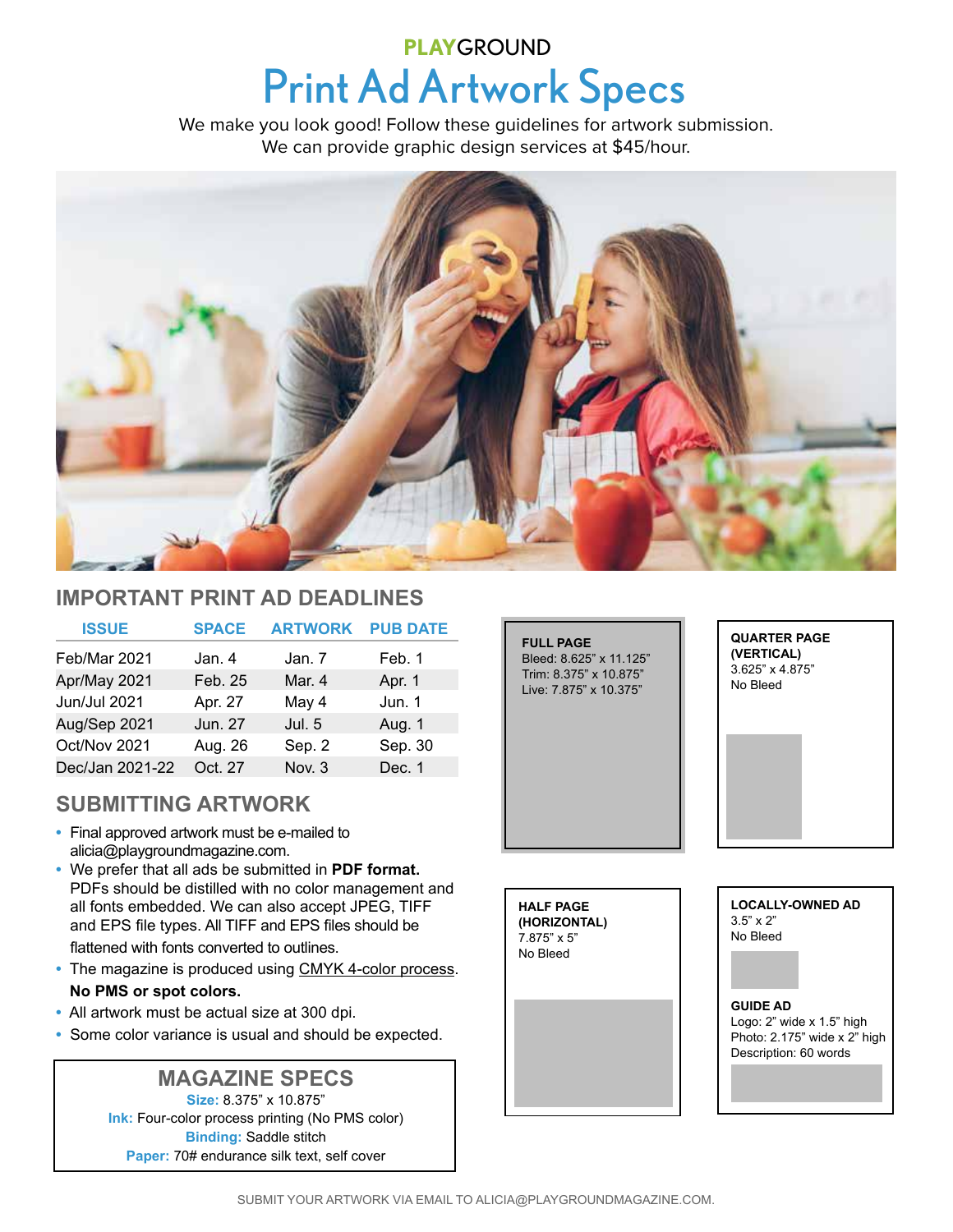## **PLAY**GROUND

# Digital Advertising Options & Rates



#### **WEBSITE ARTICLE** (Sponsored Branded Content)

- **\$200 each** You supply the article and photo(s); we provide editorial assistance.
- **\$375 each** We write and edit the article; you supply the photo(s).

#### **E-NEWSLETTER SPONSORSHIP \$75 each**

• Your business is highlighted as the sponsor of our weekly E-newsletter that is sent directly to our exclusive list of over 4K local and engaged parents. Our E-newsletter features the best family events in Central Florida, monthly giveaways and announcements from our advertisers. The E-newsletter sponsors section includes a logo, a photo and a 60-word description with URL.

#### **ONLINE GUIDE LISTING \$150 per year**

• We update our online Guides on an annual basis. Guide listings include a photo, logo and 60-word description of your business with a link back to your site. All content is supplied by the advertiser. Guide Schedule: February–Family Medical Guide; April–Camp Guide; June–Party Guide; August–Enrichment Guide; October–Photography Guide; December–Private School Guide

#### **SOCIAL MEDIA POSTS** (Facebook and/or Instagram)

- **\$125 each** for boosted post on Facebook and/or Instagram
- **\$75 each** for post on Facebook and/or Instagram (no boost)
- We promote local businesses and events through Facebook, Instagram and Pinterest.

#### **DIGITAL ANALYTICS**

#### **Website Analytics:**

• Over 4,700 unique users and 6,500+ sessions per month on average

#### **Facebook Followers:**

• Over 7,739 as of December 2021

#### **Twitter Followers:**

• Over 2,000 as of December 2021

#### **Instagram Followers:**

• Over 2,500 as of December 2021

#### **E-Newsletter Database:**

• Over 4,000 subscribers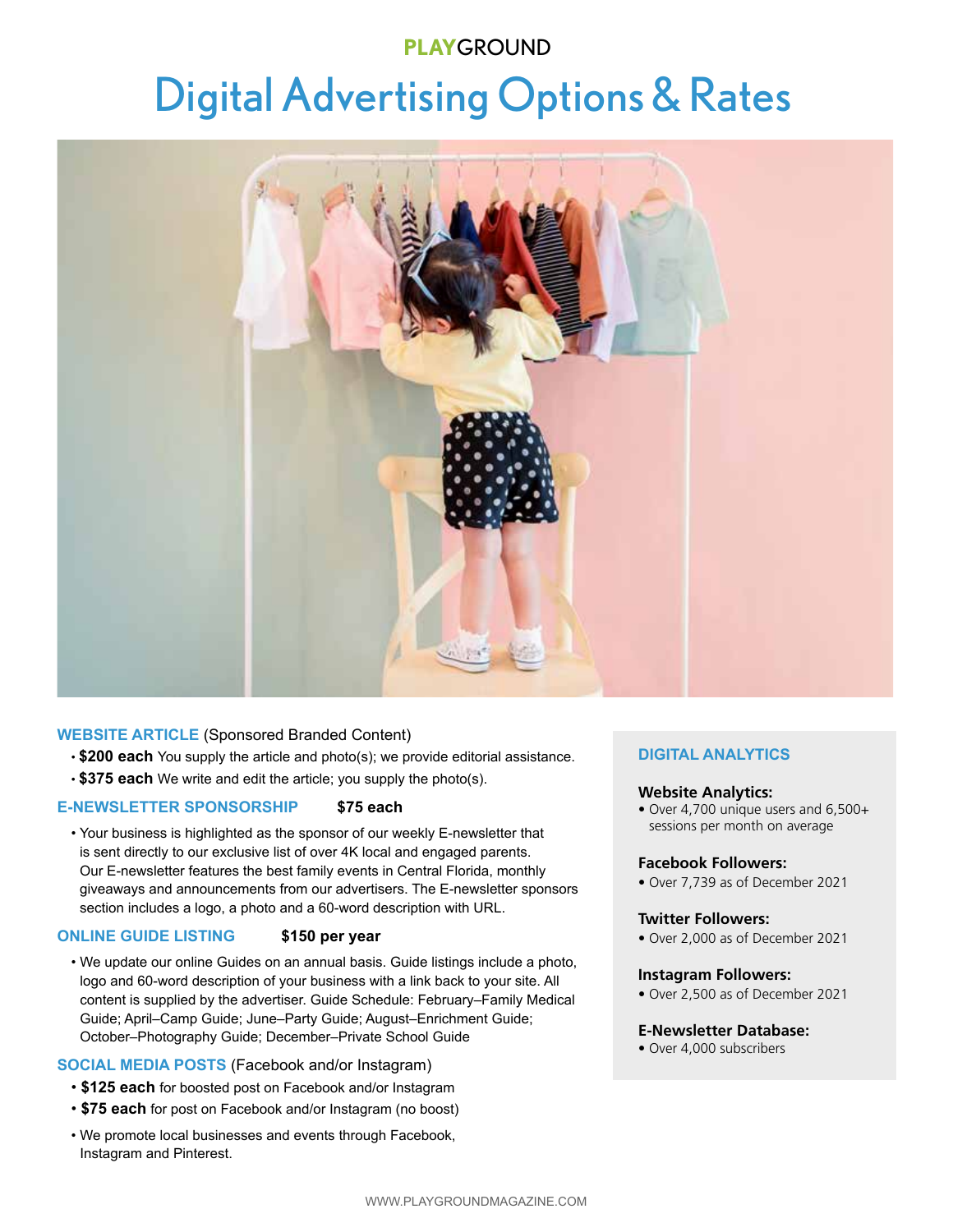## **Digital Artwork Specs PLAY**GROUND

Contact alicia@playgroundmagazine for your digital file deadlines. Please submit all digital artwork 5 days prior to campaign start.

## **Sponsored Website Article**

- **•** Write a title that is clear, interesting and makes use of rich keywords.
- **•** Write in third person, an objective point of view (or we will edit to do so).
- **•** Use the AP Style Guide (single spaces after a period, no serial commas, etc.).
- **•** Speak to our audience. Make content relevant to Central Florida parents (moms and dads) with at least one child 12 or under with a household income of \$125K or more.
- **•** Use small paragraphs and subheadings when possible.
- **•** Submit 500-750 words of copy that includes up to 5 links.
- **•** Include at least one photo at 1280 pixels wide horizontally oriented.
- **• More SEO writing tips here:** *https:// www.titangrowth.com/blog/capitalizeon-content-10-techniques-for-seocontent-writing/*

## **E-newsletter Feature Article**

- **•** Include a subject title that is catchy. **See subject line tips here:** *https:// jennakutcherblog.com/5-little-knownsubject-line-tips-to-get-your-emailsopened/*
- **•** Please use the AP Style Guide (single spaces after a period, no serial commas, etc.).
- **•** Submit up to 250 words of copy.
- **•** Send one photo at 1280 pixels wide, horizontally oriented.
- **•** Include your business logo in JPG or EPS format.
- **•** Don't forget to include a call-to-action, your contact information and a link to your website.

## **Weekend PLAYguide E-news Sponsorship**

- **•** Send a 1280 pixels wide photo that represents your business.
- **•** Don't forget to include a call-to-action, your contact information and a link to your website.

**Social Media Posts**

**(Facebook & Instagram)**

We can share your business page's Facebook post on our page or ...

- **•** Send professional photos (up to 10) that reflect the service/ goods you are promoting.
- **•** Send a description (up to 60 words) that includes a call-to-action and a link.

## **Guide Listing**

**(Print & Online)**

- **•** Send one high-resolution square photo that reflect the service/goods you are promoting (no text or graphics over image)
- **•** A 60-word description that includes your contact info
- **•** Your business logo

#### **•** Include your business logo in JPG or EPS format.

**Website Ad Sizes**

| <b>NAME</b>   | <b>WIDTH</b> | <b>HEIGHT</b>     | <b>NOTES</b>               |
|---------------|--------------|-------------------|----------------------------|
| Leaderboard   | 728px        | 90px              | dedicated / doesn't rotate |
| <b>Poster</b> | 300px        | 500px             | dedicated / doesn't rotate |
| <b>Square</b> | 300px        | 250px             | dedicated / doesn't rotate |
| Tile          | 300px        | 130 <sub>px</sub> | shared / rotates           |

- Submit digital ad artwork in JPEG, PNG or GIF format.

 **Final approved artwork must be e-mailed to alicia@playgroundmagazine.com.**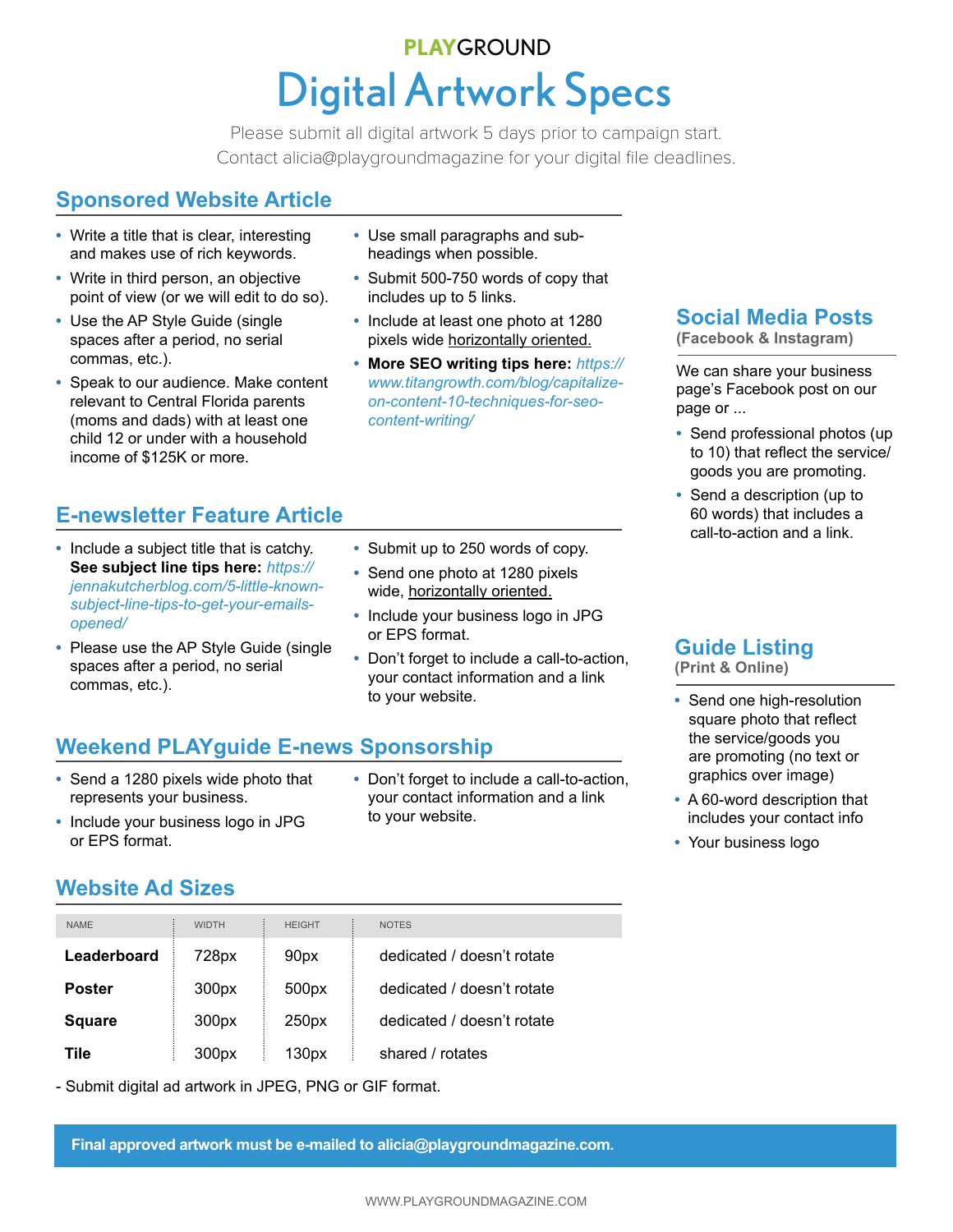## Advertising Bundles **PLAY**GROUND

Check out our advertising bundles offering additional value with a full-year contract.



#### **QUARTER PAGE AD PACKAGE**

Added value received with a full-year print agreement (6 issues):

- 1 e-newsletter sponsorship (value \$75)
- 1 social media posts (value \$75)
- 1 printed and online Guide listing in applicable issue/theme (value \$150)
- 1 sponsored online article about your business on our website (value \$200)
- Total of \$500 of added value with a Quarter Page ad annual (6x) contract agreement.

#### **HALF PAGE AD PACKAGE**

Added value received with a full-year print agreement (6 issues):

- 1 e-newsletter feature (value \$150)
- 2 e-newsletter sponsorships (value \$150)
- 2 social media posts (value \$150)
- 2 printed and online Guide listings in applicable issue/theme (value \$300)
- 1 sponsored online article about your business on our website (value \$200)
- Total of \$950 of added value for a Half Page ad annual (6x) contract agreement.

#### **FULL PAGE AD PACKAGE**

Added value received with a full-year print agreement (6 issues):

- 1 e-newsletter feature (\$150)
- 2 e-newsletter sponsorships (value \$225)
- 4 social media posts (value \$300)
- All printed and online Guide listings in applicable issue/theme (value \$300+)
- 2 sponsored online articles about your business on our website (value \$400)
- 1 event sponsorship\* or 1 See/Saw*\*\** article in print issue (value \$900-\$1500)
- Total of \$2,275+ of added value for a Full Page ad **annual** (6x) contract agreement.
	- *\* Event sponsorship includes: up to 250 magazines provided for handout/swag bags, complimentary quarter page ad to promote your event, one social media post, online calendar listing, and one e-newsletter event listing*
	- *\*\* See/Saw articles include 5 to 8 photos of your event and a description*

**NEW BUSINESS BONUS**

If you have opened a family-oriented business\* within the past year, you are eligible for these additional promotions with your full-year print ad contract (6 issues):

- 1 mention in the *Talk of the Playground* section of a print issue
- 1 photo shoot of your business

*\* A family-oriented business is one that's exclusively geared toward children or families. This excludes restaurants, malls and any other business that also caters to individual adults.*